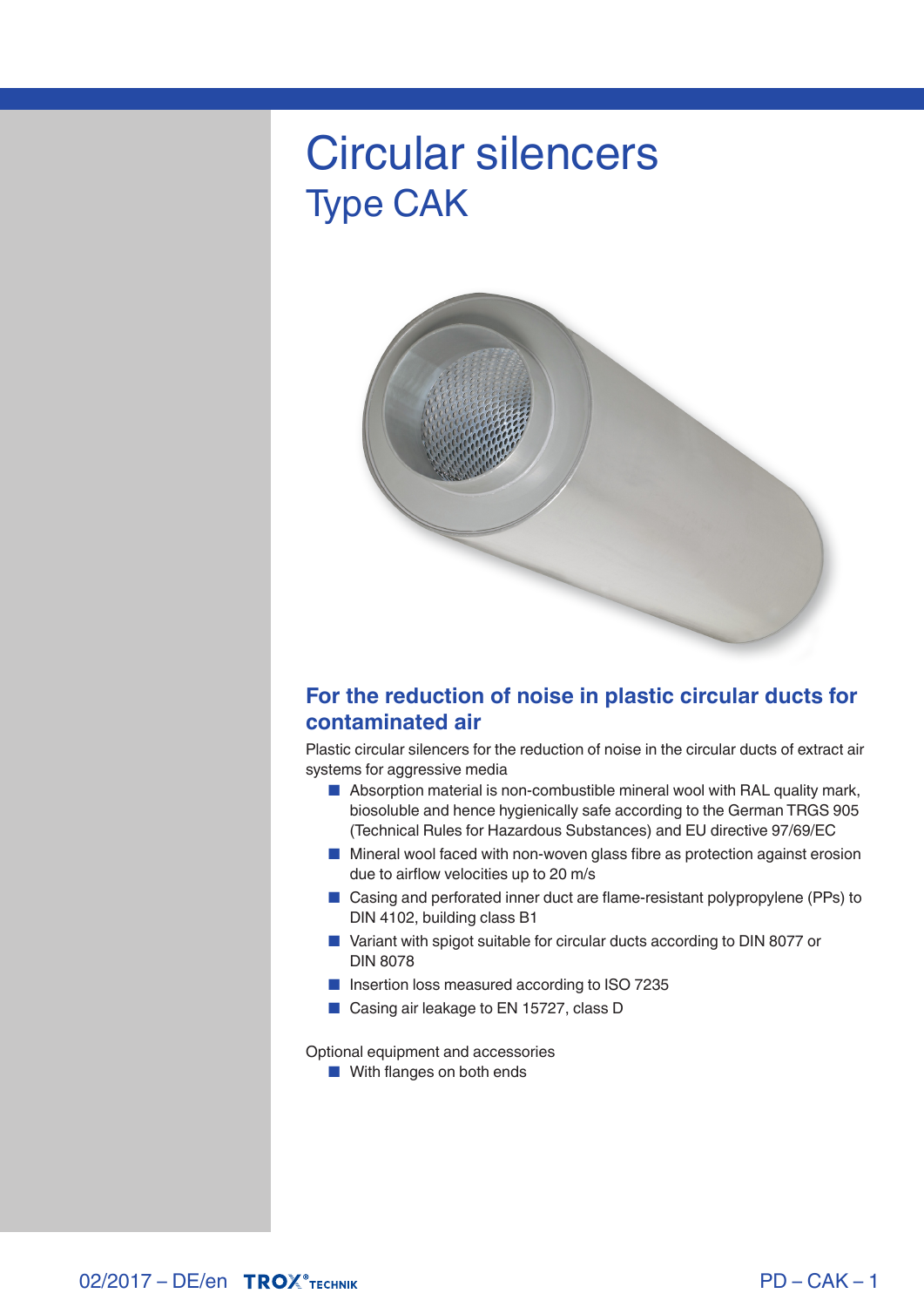### Circular silencers General information

# **CAK**

|                    | <b>Type</b>                                                                                                                                                                                                                                                                                                                                                                                                                                                                                                                                                                                                                                               |                                                                                                                                                                                                                                                                                                                                                                                                                                                                                                                                                                                                                                                                                       | Page                                                                                                        |
|--------------------|-----------------------------------------------------------------------------------------------------------------------------------------------------------------------------------------------------------------------------------------------------------------------------------------------------------------------------------------------------------------------------------------------------------------------------------------------------------------------------------------------------------------------------------------------------------------------------------------------------------------------------------------------------------|---------------------------------------------------------------------------------------------------------------------------------------------------------------------------------------------------------------------------------------------------------------------------------------------------------------------------------------------------------------------------------------------------------------------------------------------------------------------------------------------------------------------------------------------------------------------------------------------------------------------------------------------------------------------------------------|-------------------------------------------------------------------------------------------------------------|
|                    | <b>CAK</b><br>Variants                                                                                                                                                                                                                                                                                                                                                                                                                                                                                                                                                                                                                                    | General information<br>Technical data<br>Quick sizing<br>Specification text<br>Order code<br>Dimensions and weight<br>Installation details<br>Basic information and nomenclature                                                                                                                                                                                                                                                                                                                                                                                                                                                                                                      | $CAK-2$<br>$CAK-3$<br>$CAK - 4$<br>$CAK - 5$<br>$CAK-6$<br>$CAK - 7$<br>$CAK-8$<br>$CAK - 10$<br>$CAK - 11$ |
| <b>Application</b> | <b>Application</b><br>- Plastic circular silencers Type CAK for the<br>reduction of noise in the circular ducts of air<br>conditioning systems<br>Suitable for contaminated air<br>- For the reduction of air-regenerated noise of air<br>terminal units TVRK and TVLK<br>For the reduction of fan noise                                                                                                                                                                                                                                                                                                                                                  | <b>Special features</b><br>- Insertion loss measured according to ISO 7235<br>- Absorption material is non-combustible<br><b>Nominal sizes</b><br>- 125, 160, 200, 250, 315, 400 mm                                                                                                                                                                                                                                                                                                                                                                                                                                                                                                   |                                                                                                             |
| <b>Description</b> | <b>Variants</b><br>- CAK: Circular silencer<br>- VF2: Circular silencer with flanges on both<br>ends<br><b>Parts and characteristics</b><br>- Casing<br>- Perforated inner tube<br>- Absorption material<br><b>Accessories</b><br>- Matching flanges for both ends, including seals<br><b>Construction features</b><br>- Circular casing<br>- Spigot suitable for circular ducts according to<br>DIN 8077 or DIN 8078<br>- Maximum operating pressure 1000 Pa<br>- Max. operating temperature 100 °C<br><b>Materials and surfaces</b><br>- Casing and perforated inner duct are flame-<br>resistant polypropylene (PPs) to DIN 4102,<br>building class B1 | - Lining is mineral wool<br>Mineral wool<br>- To EN 13501, fire rating class A2, non-<br>combustible<br>- RAL quality mark RAL-GZ 388<br>- Biosoluble and hence hygienically safe<br>according to the German TRGS 905 (Technical<br>Rules for Hazardous Substances) and<br>EU directive 97/69/EC<br>Faced with glass fibre as protection against<br>erosion through airflow velocities up to 20 m/s<br>- Inert to fungal and bacterial growth<br><b>Standards and guidelines</b><br>- Insertion loss measured according to ISO 7235<br>- Casing air leakage to EN 15727, class D<br><b>Maintenance</b><br>- Maintenance-free as construction and<br>materials are not subject to wear |                                                                                                             |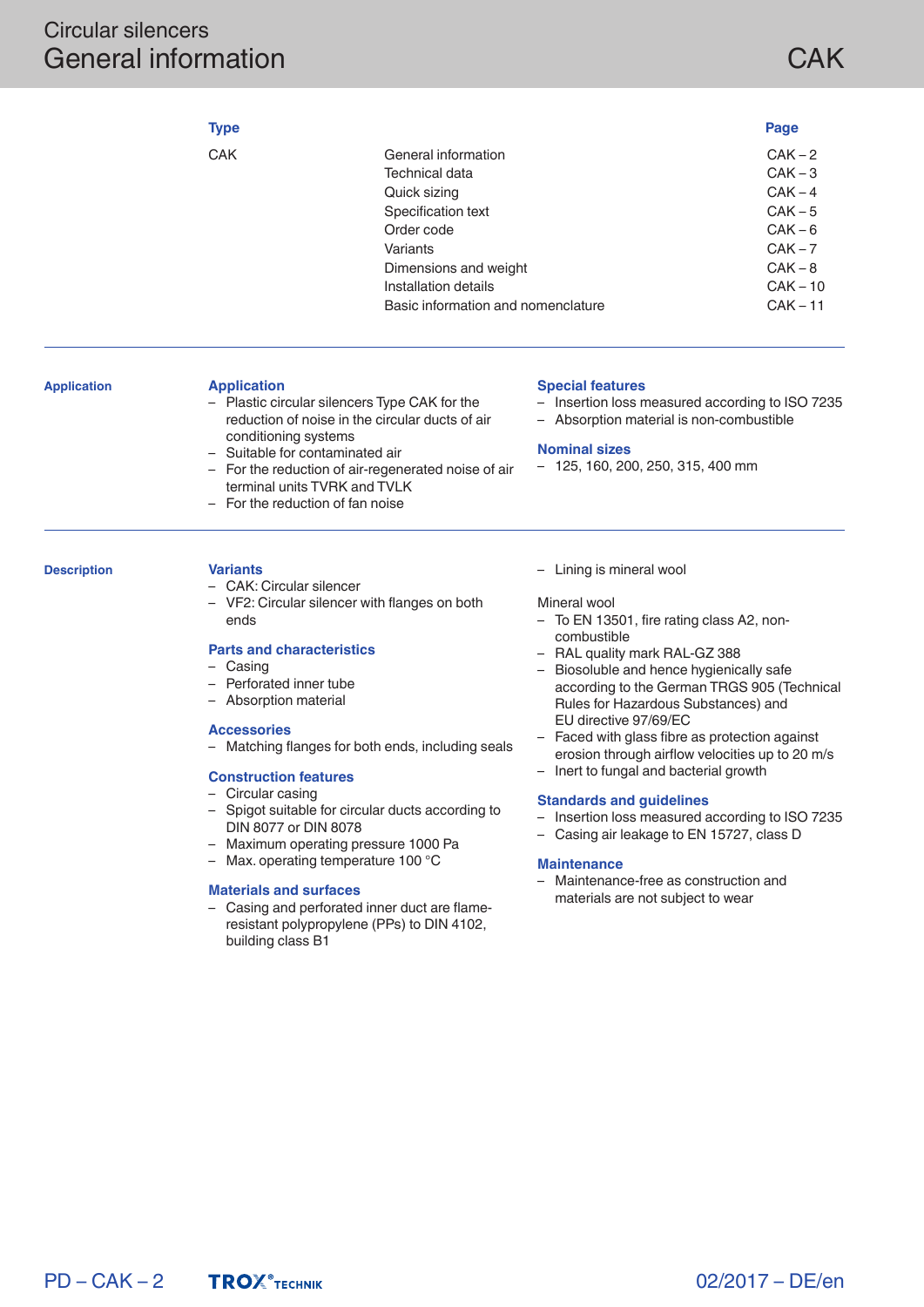| <b>Nominal sizes</b>         | $125 - 400$ mm       |
|------------------------------|----------------------|
| <b>Operating pressure</b>    | 1000 Pa              |
| <b>Operating temperature</b> | 100 $\degree$ C max. |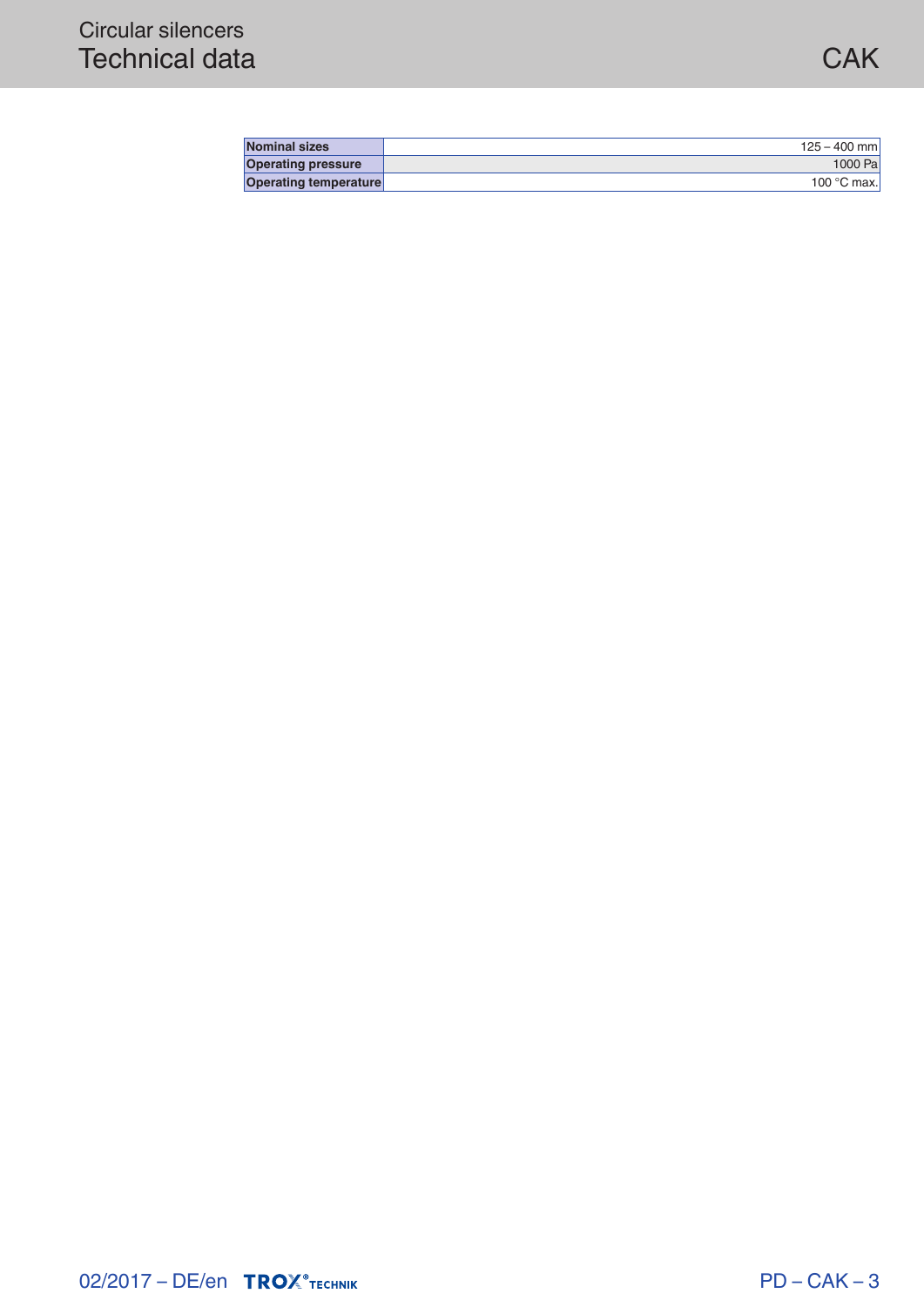The stated differential pressures for circular silencers correspond to the values for smooth pipes. Deviations, if any, are of no practical relevance.

For ductwork calculation, if the length of a circular silencer is included in the total length of the ductwork, no extra length must be added.

#### **CAK, insertion loss**

|                     |                       | Centre frequency f <sub>m</sub> [Hz] |                |                |     |      |                 |      |                |
|---------------------|-----------------------|--------------------------------------|----------------|----------------|-----|------|-----------------|------|----------------|
| <b>Nominal size</b> | <b>Nominal length</b> | 63                                   | 125            | 250            | 500 | 1000 | 2000            | 4000 | 8000           |
|                     |                       | $D_{e}$                              |                |                |     |      |                 |      |                |
|                     | mm                    |                                      | <b>Hz</b>      |                |     |      |                 |      |                |
|                     | 500                   |                                      | 6              | $\overline{7}$ | 14  | 25   | 23              | 14   | 12             |
| 125                 | 1000                  | $\overline{2}$                       | 9              | 13             | 22  | 34   | 35              | 24   | 16             |
|                     | 1500                  | 3                                    | 12             | 19             | 31  | 42   | 43              | 33   | 20             |
|                     | 500                   | $\overline{0}$                       | 3              | 5              | 11  | 22   | 21              | 12   | 10             |
| 160                 | 1000                  | 1                                    | 4              | 9              | 18  | 30   | 31              | 19   | 13             |
|                     | 1500                  | $\overline{c}$                       | $\overline{7}$ | 13             | 25  | 38   | 41              | 27   | 17             |
|                     | 500                   | $\mathbf 0$                          | $\overline{c}$ | 4              | 10  | 21   | 17              | 10   | 8              |
| 200                 | 1000                  | 1                                    | 4              | 9              | 15  | 29   | 25              | 16   | 11             |
|                     | 1500                  | 1                                    | 6              | 12             | 21  | 36   | 33              | 20   | 14             |
|                     | 500                   | $\Omega$                             | $\overline{c}$ | $\overline{4}$ | 9   | 19   | 13              | 9    | $\,8\,$        |
| 250                 | 1000                  | $\mathbf 0$                          | 4              | 8              | 14  | 26   | 22              | 15   | 11             |
|                     | 1500                  | 1                                    | 6              | 11             | 20  | 35   | 30 <sub>0</sub> | 20   | 15             |
|                     | 500                   | $\mathbf 0$                          | $\overline{c}$ | 3              | 8   | 18   | 12              | 7    | 6              |
| 315                 | 1000                  | $\overline{0}$                       | $\overline{4}$ | 6              | 14  | 26   | 17              | 11   | $\,$ 8 $\,$    |
|                     | 1500                  | 1                                    | 6              | 9              | 19  | 34   | 23              | 15   | 10             |
|                     | 500                   | $\overline{0}$                       | $\overline{c}$ | 3              | 6   | 14   | 8               | 6    | $\overline{4}$ |
| 400                 | 1000                  | $\mathbf 0$                          | 3              | 6              | 11  | 25   | 13              | 10   | 7              |
|                     | 1500                  | 1                                    | 4              | 8              | 16  | 29   | 15              | 11   | 8              |

#### **CAK, differential pressure**

|                     | ý    |         | Nennlänge [mm] |                             |                          |  |
|---------------------|------|---------|----------------|-----------------------------|--------------------------|--|
| <b>Nominal size</b> |      | Ý       | 500            | 1000                        | 1500                     |  |
|                     |      |         |                | $\Delta\mathbf{p}_{\rm st}$ |                          |  |
|                     | I/s  | $m^3/h$ |                | Pa                          |                          |  |
|                     | 50   | 180     | $\mathbf 2$    | $\overline{c}$              | 4                        |  |
| 125                 | 95   | 342     | $\overline{4}$ | 6                           | 10                       |  |
|                     | 120  | 432     | 6              | 10                          | 14                       |  |
|                     | 145  | 522     | $6\phantom{1}$ | 14                          | 20                       |  |
|                     | 80   | 288     | $\overline{c}$ | $\overline{2}$              | $\mathbf 2$              |  |
| 160                 | 155  | 558     | $\overline{c}$ | $\,$ 6                      | $\,$ 8 $\,$              |  |
|                     | 195  | 702     | 4              | 8                           | 10                       |  |
|                     | 235  | 846     | 6              | 10                          | 14                       |  |
|                     | 125  | 450     | $\overline{c}$ | $\overline{2}$              | $\overline{c}$           |  |
| 200                 | 245  | 882     | $\overline{c}$ | $\overline{4}$              | $\overline{6}$           |  |
|                     | 310  | 1116    | 4              | 6                           | 8                        |  |
|                     | 370  | 1332    | $\overline{4}$ | 8                           | $10$                     |  |
|                     | 195  | 702     | $<$ 2          | <                           | $<$ 2                    |  |
| 250                 | 385  | 1386    | $<$ 2          | $\overline{4}$              | $\overline{4}$           |  |
|                     | 485  | 1746    | $\overline{c}$ | $\overline{4}$              | $\,6$                    |  |
|                     | 580  | 2088    | $\overline{4}$ | 6                           | 8                        |  |
|                     | 310  | 1116    | $<$ 2          | $<$ 2                       | $<$ 2                    |  |
| 315                 | 615  | 2214    | $<$ 2          | $\overline{c}$              | $\overline{\mathcal{L}}$ |  |
|                     | 770  | 2772    | $<$ 2          | 4                           | 4                        |  |
|                     | 925  | 3330    | $\overline{c}$ | $\overline{4}$              | $\,$ 6                   |  |
|                     | 500  | 1800    | $<$ 2          | $<$ 2                       | $<$ 2                    |  |
| 400                 | 995  | 3582    | $<$ 2          | $<$ 2                       | $\overline{c}$           |  |
|                     | 1245 | 4482    | $<$ 2          | $\overline{c}$              | $\sqrt{4}$               |  |
|                     | 1495 | 5382    | $<$ 2          | $\overline{4}$              | $\overline{4}$           |  |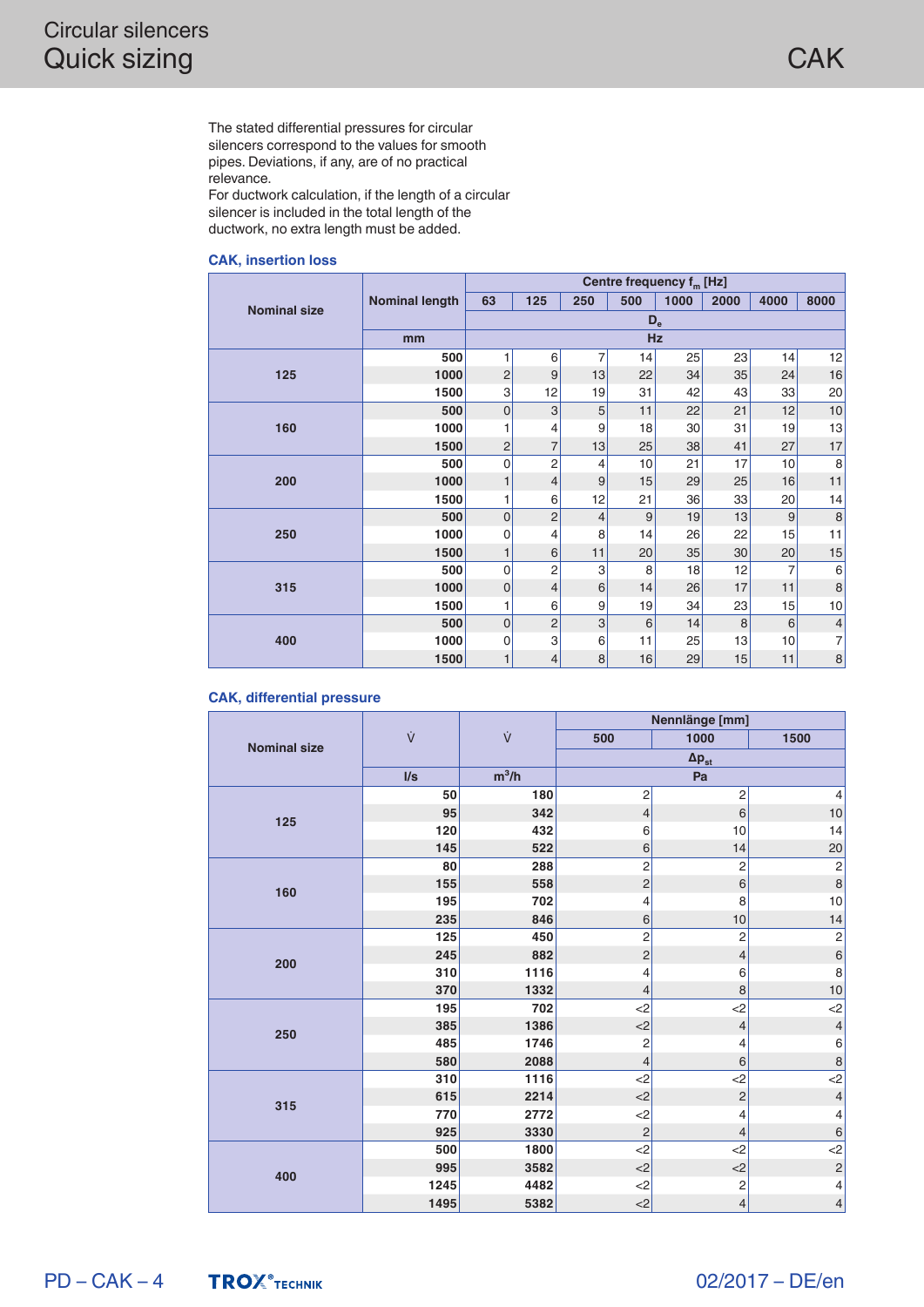This specification text describes the general properties of the product. Texts for variants can be generated with our Easy Product Finder design programme.

Plastic circular silencers for use in extract air systems subject to aggressive media; they reduce the air-regenerated noise in plastic ducts (absorption principle).

Insertion loss measured according to ISO 7235. Absorption material is mineral wool with RAL quality mark RAL-GZ 388.

Spigot, suitable for ducts according to DIN 8077. Casing air leakage to EN 15727, class D.

#### **Special features**

- Insertion loss measured according to ISO 7235
- Absorption material is non-combustible

#### **Materials and surfaces**

- Casing and perforated inner duct are flameresistant polypropylene (PPs) to DIN 4102, building class B1
- Lining is mineral wool

#### Mineral wool

- To EN 13501, fire rating class A2, noncombustible
- RAL quality mark RAL-GZ 388
- Biosoluble and hence hygienically safe

according to the German TRGS 905 (Technical Rules for Hazardous Substances) and EU directive 97/69/EC

- Faced with glass fibre as protection against erosion through airflow velocities up to 20 m/s
- Inert to fungal and bacterial growth

#### **Technical data**

- Nominal sizes: 125 to 400 mm
- Operating pressure: 1000 Pa max.
- Operating temperature: 100 °C max.

#### **Sizing data**

| D                                  |
|------------------------------------|
| [mm]                               |
| – H                                |
| [mm]                               |
| - Insulation thickness             |
| [mm]                               |
|                                    |
| $\lceil m^3/h \rceil$              |
| $-$ D <sub>e</sub> at 250 Hz _____ |
| ſdВ                                |

| ٠<br>× |  |
|--------|--|
|        |  |

 $\Delta p_{st}$ [Pa]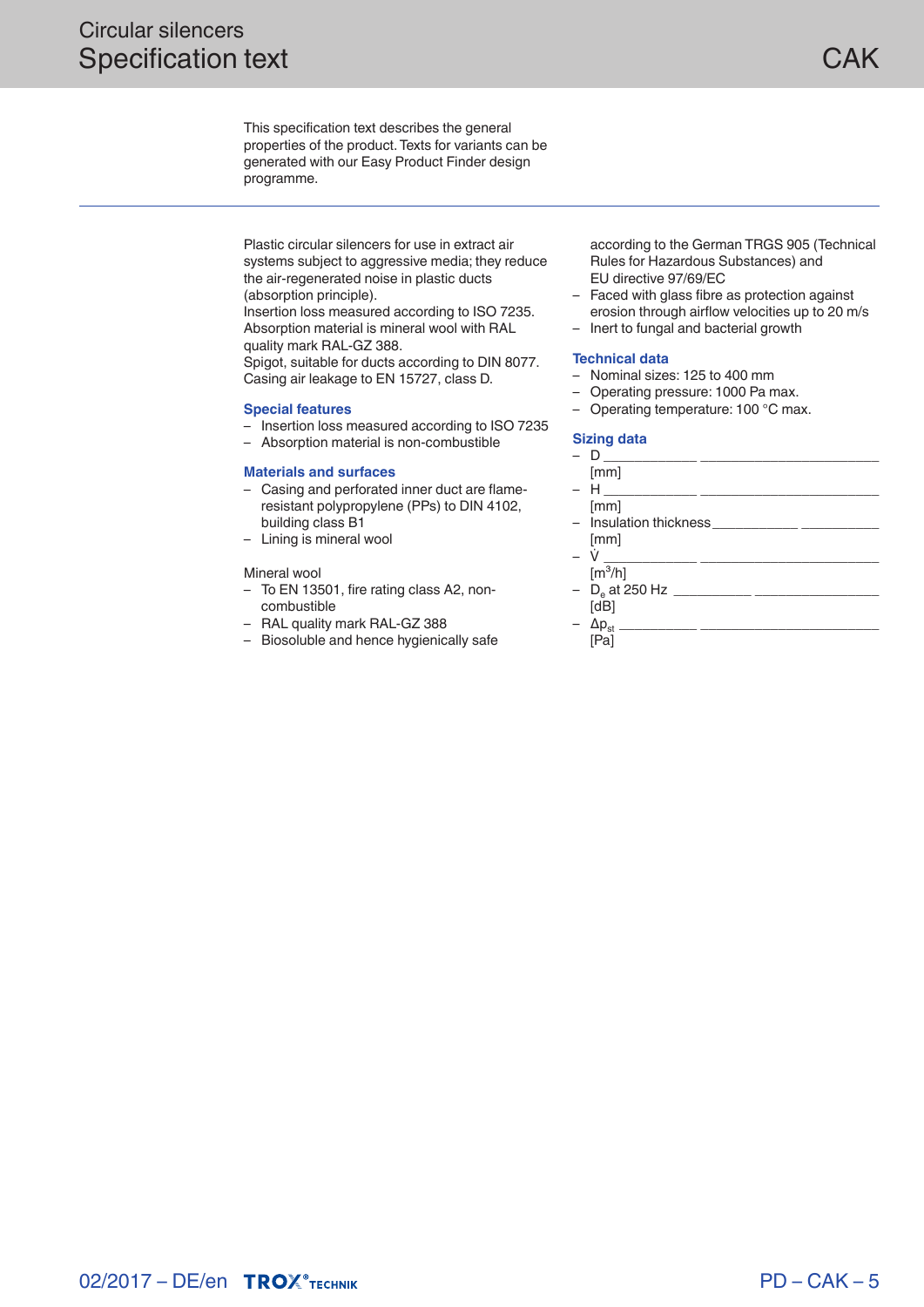| 帀                                                                                                                                                                                          | CAK / 160x1000 / GZ / VF2<br>囟<br>$\overline{3}$<br>$\overline{4}$<br>固                                                                                            |
|--------------------------------------------------------------------------------------------------------------------------------------------------------------------------------------------|--------------------------------------------------------------------------------------------------------------------------------------------------------------------|
| $\boxed{1}$ Type<br><b>CAK</b> Circular silencer<br>[2] Nominal size [mm]<br>125<br>160<br>200<br>250<br>315<br>400<br>3 Length [mm]<br>500<br>1000<br>1500<br>Order example: CAK/200x1000 | 4 Matching flange<br>No entry: none<br>on both ends (only VF2)<br><b>GZ</b><br>5 Type of connection<br>No entry: spigot<br>VF <sub>2</sub><br>Flanges on both ends |
| <b>Nominal size</b>                                                                                                                                                                        | 200 mm                                                                                                                                                             |
| Length                                                                                                                                                                                     | 1000 mm                                                                                                                                                            |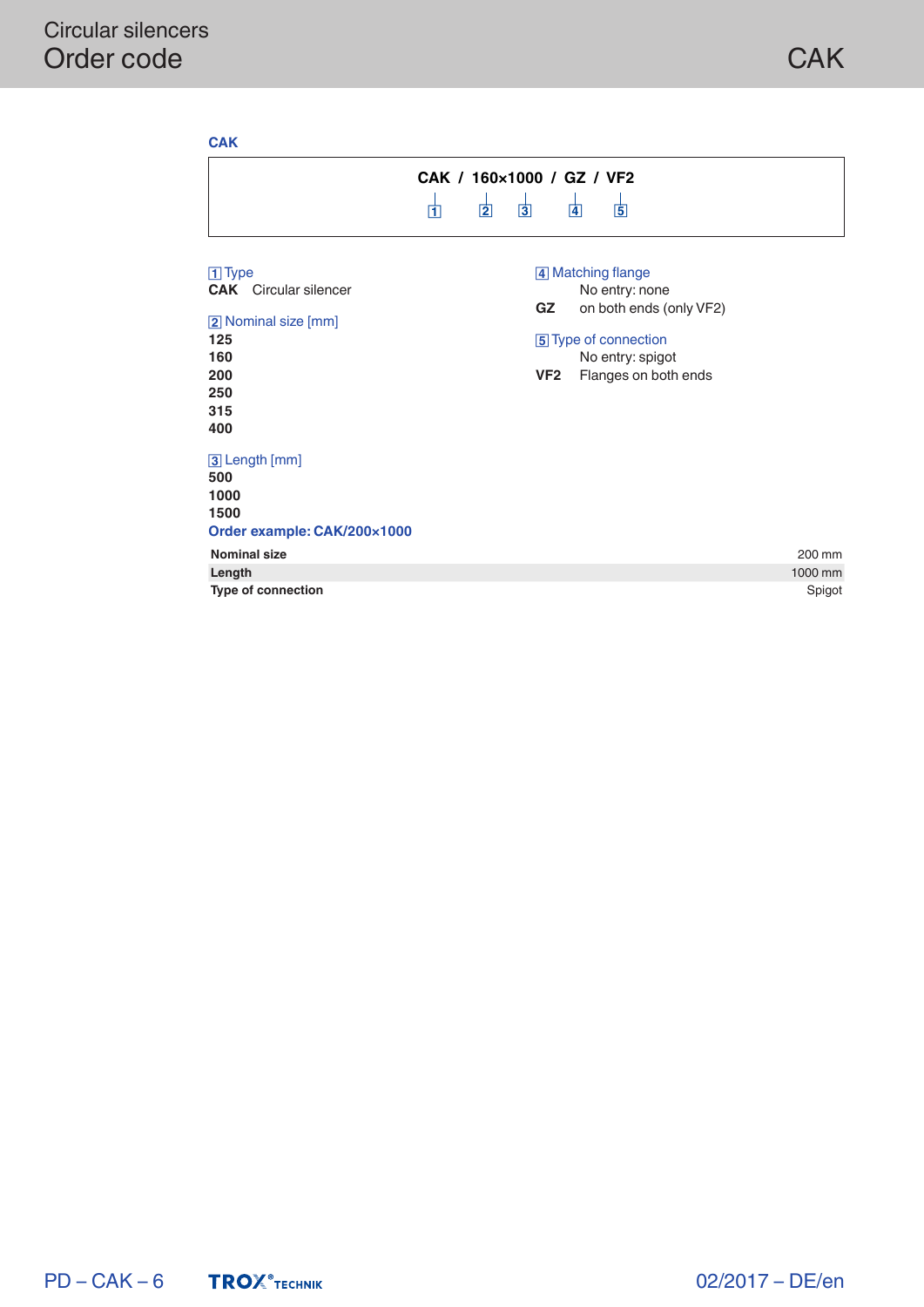### **CAK**

**Variant**

- Circular silencer for the reduction of noise
- Spigot

# **CAK/.../VF2**

#### **Variant**

– Circular silencer for the reduction of noise

– With flanges to make detachable connections to the ductwork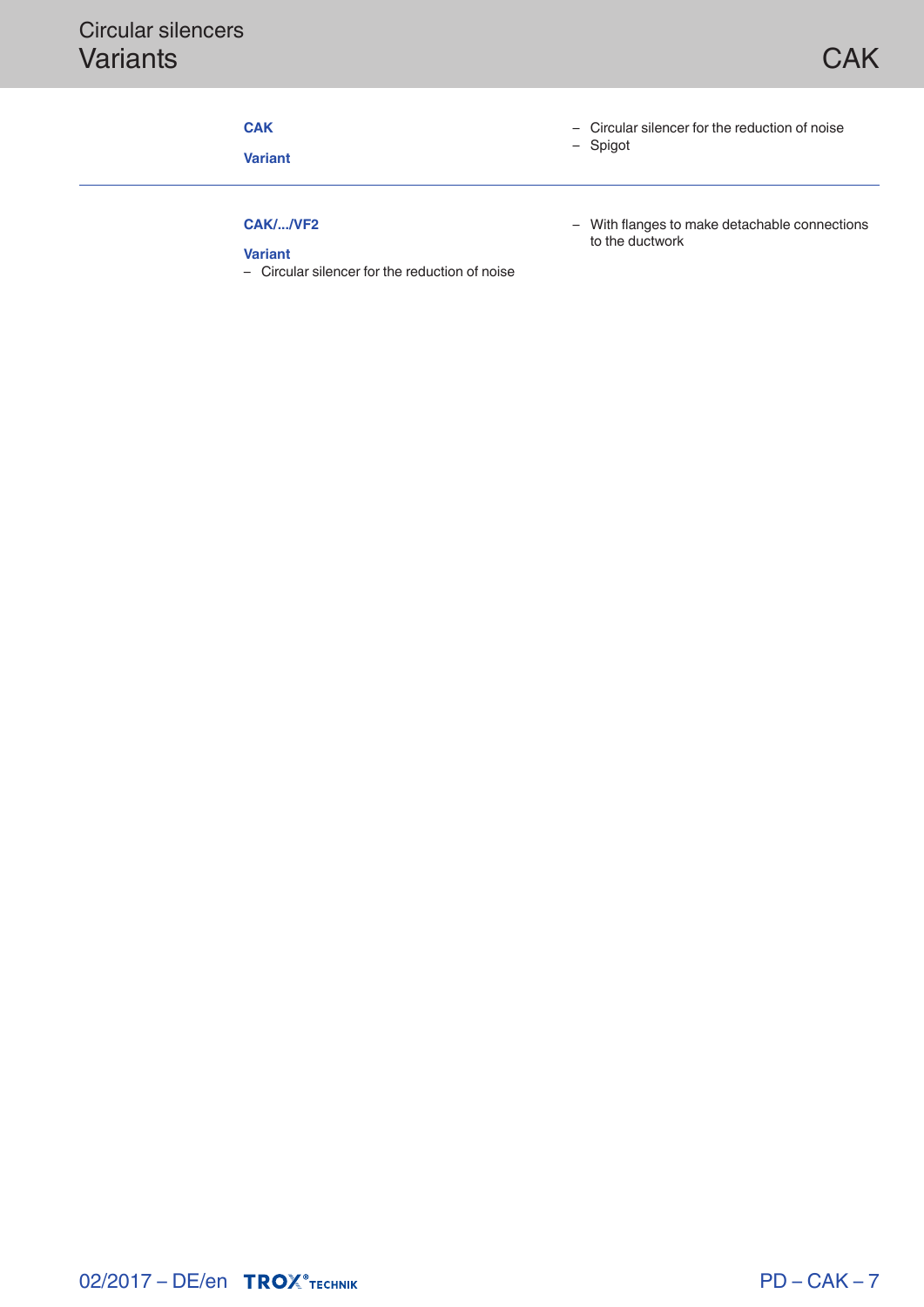## Circular silencers Dimensions and weight



#### **CAK, dimensions**

| Nominal size | ØD  | $ØD_3$ |
|--------------|-----|--------|
|              | mm  | mm     |
| 125          | 125 | 225    |
| 160          | 160 | 250    |
| 200          | 200 | 280    |
| 250          | 250 | 355    |
| 315          | 315 | 415    |
| 400          | 400 | 500    |

#### **CAK, lengths**

| Nominal length |      |      |
|----------------|------|------|
|                | mm   | mm   |
| 500            | 595  | 495  |
| 1000           | 1095 | 995  |
| 1500           | 1595 | 1495 |

#### **CAK, weights**

|              | 500 | 1000 | 1500 |  |
|--------------|-----|------|------|--|
| Nominal size | m   |      |      |  |
|              | kg  | kg   | kg   |  |
| 125          | 2.2 | 4.1  | 5.9  |  |
| 160          | 2.6 | 4.7  | 6.8  |  |
| 200          | 3.2 | 5.8  | 8.5  |  |
| 250          | 4.3 | 7.6  | 10.9 |  |
| 315          | 4.6 | 8.6  | 12.5 |  |
| 400          | 5.2 | 9.3  | 13.4 |  |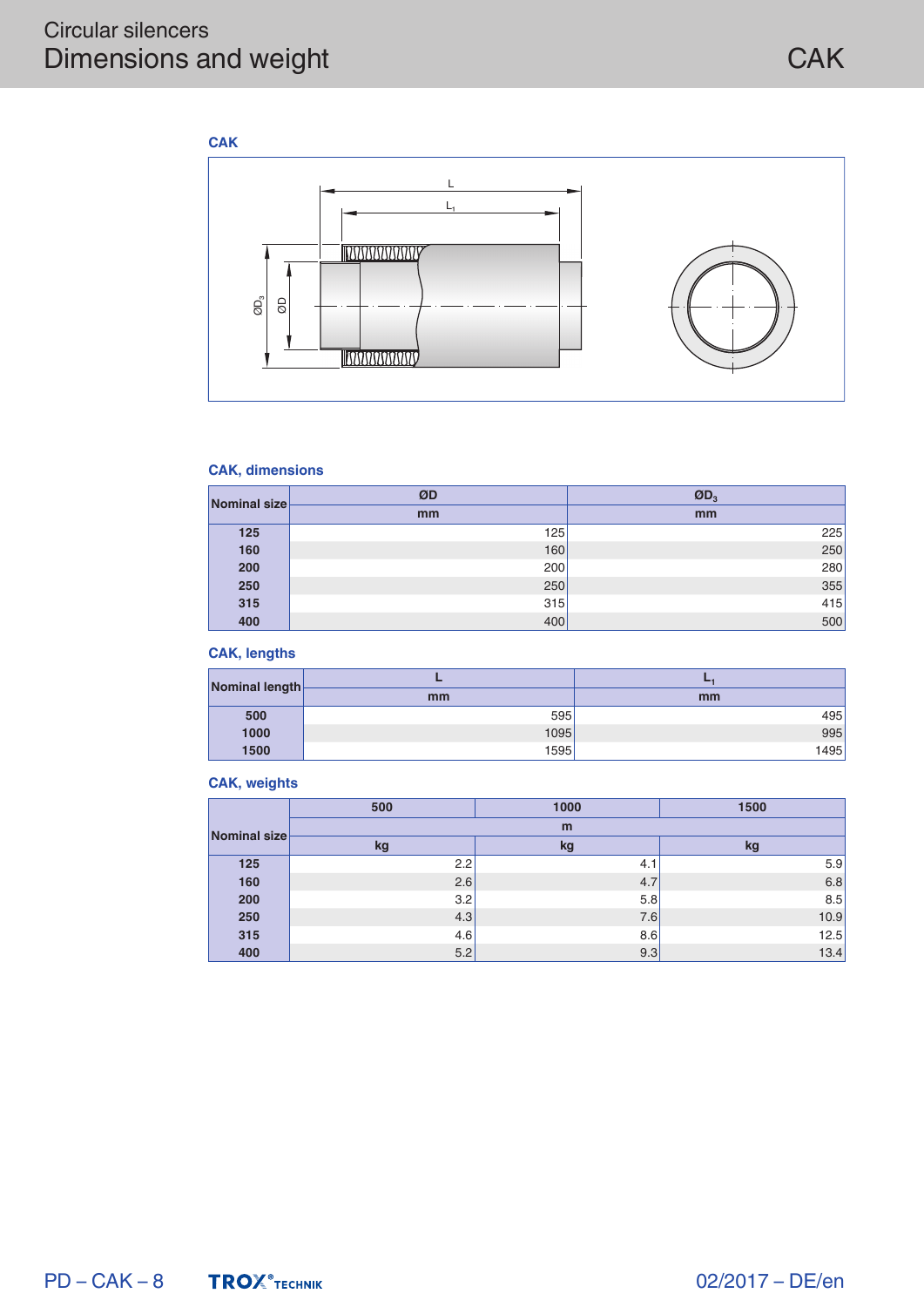

#### **CAK/.../VF2, dimensions**

| Nominal size | ØD  | $ØD_3$ | ØD, | ØD, | n  |    |
|--------------|-----|--------|-----|-----|----|----|
|              | mm  | mm     | mm  | mm  |    | mm |
| 125          | 125 | 225    | 165 | 185 | 8  | 8  |
| 160          | 160 | 250    | 200 | 230 | 8  | 8  |
| 200          | 200 | 280    | 240 | 270 | 8  | 8  |
| 250          | 250 | 355    | 290 | 320 | 12 | 8  |
| 315          | 315 | 415    | 350 | 395 | 12 | 10 |
| 400          | 400 | 500    | 445 | 475 | 16 | 10 |

#### **CAK/.../VF2, lengths**

| Nominal length- |      |      |  |
|-----------------|------|------|--|
|                 | mm   | mm   |  |
| 500             | 595  | 495  |  |
| 1000            | 1095 | 995  |  |
| 1500            | 1595 | 1495 |  |

#### **CAK/.../VF2, weights**

|              | 500 | 1000 | 1500 |
|--------------|-----|------|------|
| Nominal size | m   |      |      |
|              | kg  | kg   | kg   |
| 125          | 2.5 | 4.4  | 6.2  |
| 160          | 3.0 | 5.1  | 7.2  |
| 200          | 3.6 | 6.2  | 8.9  |
| 250          | 4.9 | 8.2  | 11.5 |
| 315          | 5.3 | 9.3  | 13.7 |
| 400          | 6.8 | 10.9 | 15.0 |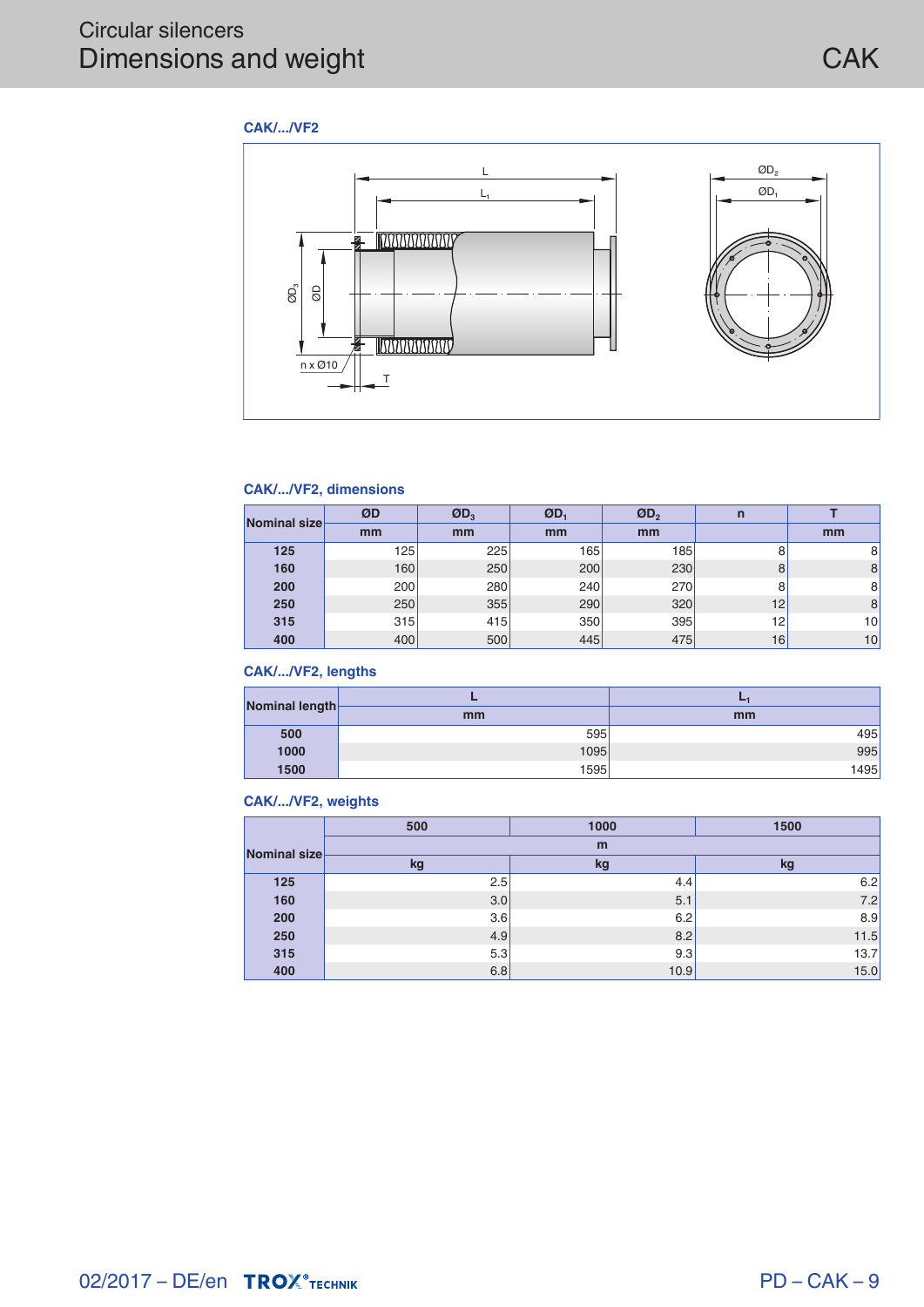#### **Installation and commissioning**

- Any installation orientation
- Installation in ducts outside of closed rooms requires sufficient protection against the effects of weather